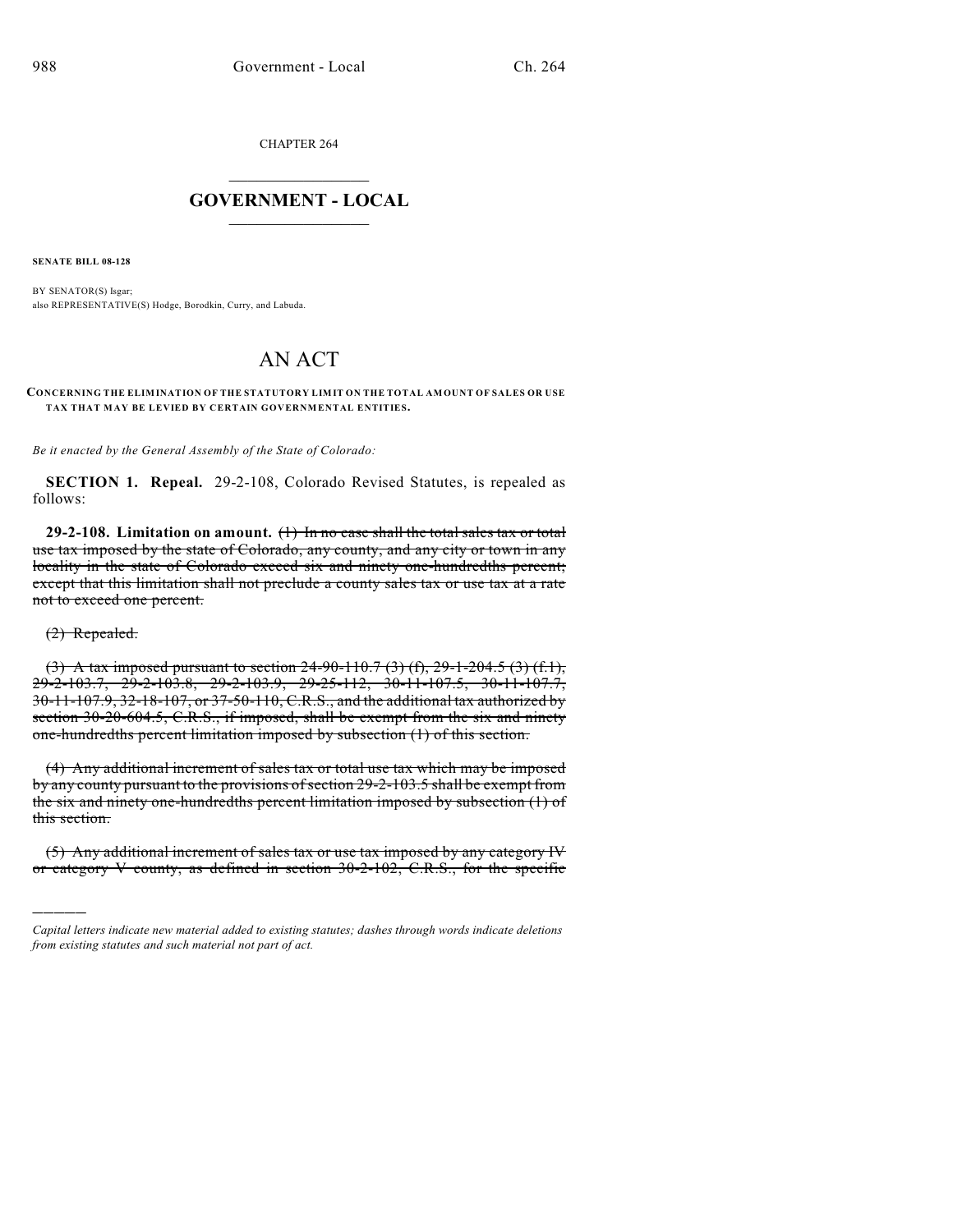purpose of funding the operations of any health service district created within such county pursuant to the "Special District Act", article 1 of title 32, C.R.S., shall be exempt from the six and ninety one-hundredths percent limitation imposed by subsection (1) of this section. In no case shall such additional increment of sales tax or use tax exceed a rate of one percent. Any tax imposed pursuant to this subsection (5) may be terminated by the board of county commissioners of any such county after notice to the health service district and a public hearing thereon. If any such tax is terminated, the effective date of such termination shall be not less than six months after the decision thereon by the board of county commissioners.

 $(5.5)$  (a) (I) Any increment of sales tax or use tax imposed by any county for the specific purpose of funding the acquisition, and any costs related to the acquisition, of land or interests in land within such county for open space, parks, or the management of such lands shall be exempt from the six and ninety one-hundredths percent limitation imposed by subsection (1) of this section.

(II) In no case shall such additional increment of sales tax or use tax exempted pursuant to this subsection (5.5) exceed a rate of one-half of one percent.

(b) (I) Nothing in this subsection  $(5.5)$  shall be construed to limit the amount of sales tax or use tax that any county may levy, collect, or expend in accordance with any provision other than this subsection  $(5.5)$  for the purpose of funding the acquisition of land or interests in land within such county for open space, parks, or the management of such lands.

(II) Any additional increment of sales tax or use tax imposed by a county as provided for in this subsection (5.5) shall supplement and shall not supplant any other county moneys budgeted for similar programs or purposes prior to voter approval of the additional increment of sales tax or use tax.

(c) Nothing in this subsection (5.5) shall be construed to allow any county to impose an additional increment of sales tax or use tax without the approval of the eligible electors in the county.

(6) When calculating the total sales tax or total use tax for purposes of this section, any extension of an expiring tax shall be deemed to be in effect from the date of the first imposition of such tax, if the eligible electors of the state, county, city, town, or locality, as applicable, have approved the extension of such tax prior to the expiration of such tax. Nothing in this subsection (6) shall be construed to allow the extension of an expiring tax without the approval of eligible electors in the state, county, city, town, or locality as applicable.

(7) Any petition measure, to the extent authorized by law, including a measure to extend an expiring tax, that changes the distribution of tax revenue among local governments as provided in a preexisting revenue-sharing ballot measure shall be deemed to be a new tax in effect from the date of the change in the distribution of the tax revenues and shall be subject to any other validly adopted sales or use tax proposal.

**SECTION 2.** 24-90-110.7 (3) (f) (I), Colorado Revised Statutes, is amended to read: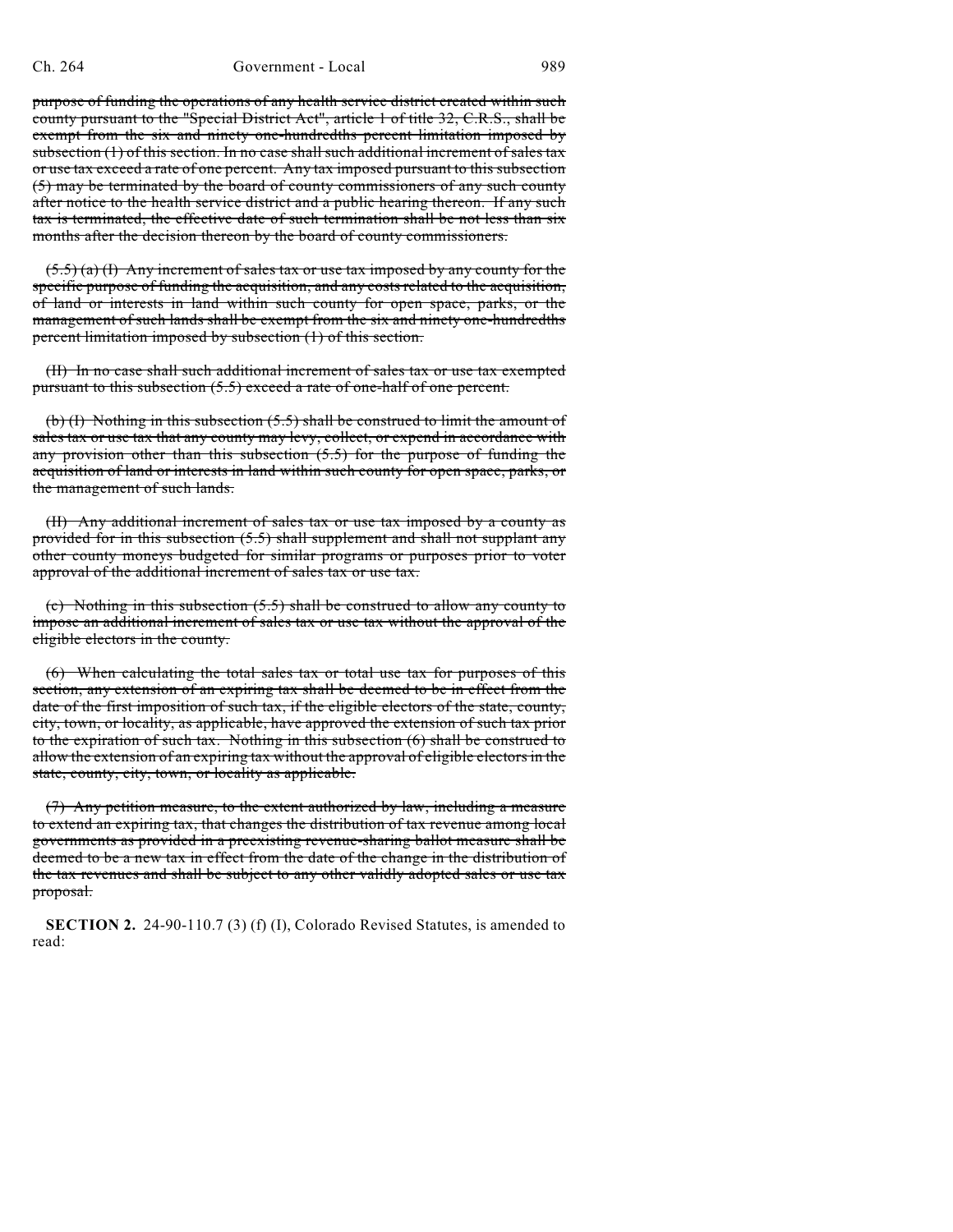**24-90-110.7. Regional library authorities.** (3) The general powers of such authority shall include the following powers:

(f) (I) Subject to the provisions of subsection (9) of this section, to levy, in all of the area described in subparagraph (II) of this paragraph (f) within the boundaries of the authority, a sales or use tax, or both, at a rate not to exceed one percent, upon every transaction or other incident with respect to which a sales or use tax is levied by the state pursuant to the provisions of article 26 of title 39, C.R.S. The tax imposed pursuant to this paragraph (f) is in addition to any other sales or use tax imposed pursuant to law. and is exempt from the limitation imposed by section  $29-2-108$ , C.R.S. The executive director of the department of revenue shall collect, administer, and enforce the sales or use tax, to the extent feasible, in the manner provided in section 29-2-106, C.R.S. However, the executive director shall not begin the collection, administration, and enforcement of a sales and use tax until such time as the financial officer of the authority and the executive director have agreed on all necessary matters pursuant to subparagraph (III) of paragraph (f) of subsection (2) of this section. The executive director shall begin the collection, administration, and enforcement of a sales and use tax on a date mutually agreeable to the department of revenue and the authority.

**SECTION 3.** 29-1-204.5 (3) (f.1) (I), Colorado Revised Statutes, is amended to read:

#### **29-1-204.5. Establishment of multijurisdictional housing authorities.** (3) The general powers of such authority shall include the following powers:

(f.1) (I) Subject to the provisions of subsection (7.5) of this section, to levy, in all of the area within the boundaries of the authority, a sales or use tax, or both, at a rate not to exceed one percent, upon every transaction or other incident with respect to which a sales or use tax is levied by the state. The tax imposed pursuant to this paragraph (f.1) is in addition to any other sales or use tax imposed pursuant to law. and is exempt from the limitation imposed by section 29-2-108. The executive director of the department of revenue shall collect, administer, and enforce the sales or use tax, to the extent feasible, in the manner provided in section 29-2-106. However, the executive director shall not begin the collection, administration, and enforcement of a sales and use tax until such time as the financial officer of the authority and the executive director have agreed on all necessary matters pursuant to subparagraph (III) of paragraph (e) of subsection (2) of this section. The executive director shall begin the collection, administration, and enforcement of a sales and use tax on a date mutually agreeable to the department of revenue and the authority.

**SECTION 4.** 29-2-103 (2) (a) and (2) (b), Colorado Revised Statutes, are amended to read:

**29-2-103. Countywide sales or use tax - multiple-county municipality excepted.** (2) A county may levy a sales tax, use tax, or both, in whole or in part, in less than the entire county when the following conditions are met:

(a) All municipalities located entirely within the county have agreed to lower their tax rates in order to allow the county tax to be levied within the limitations of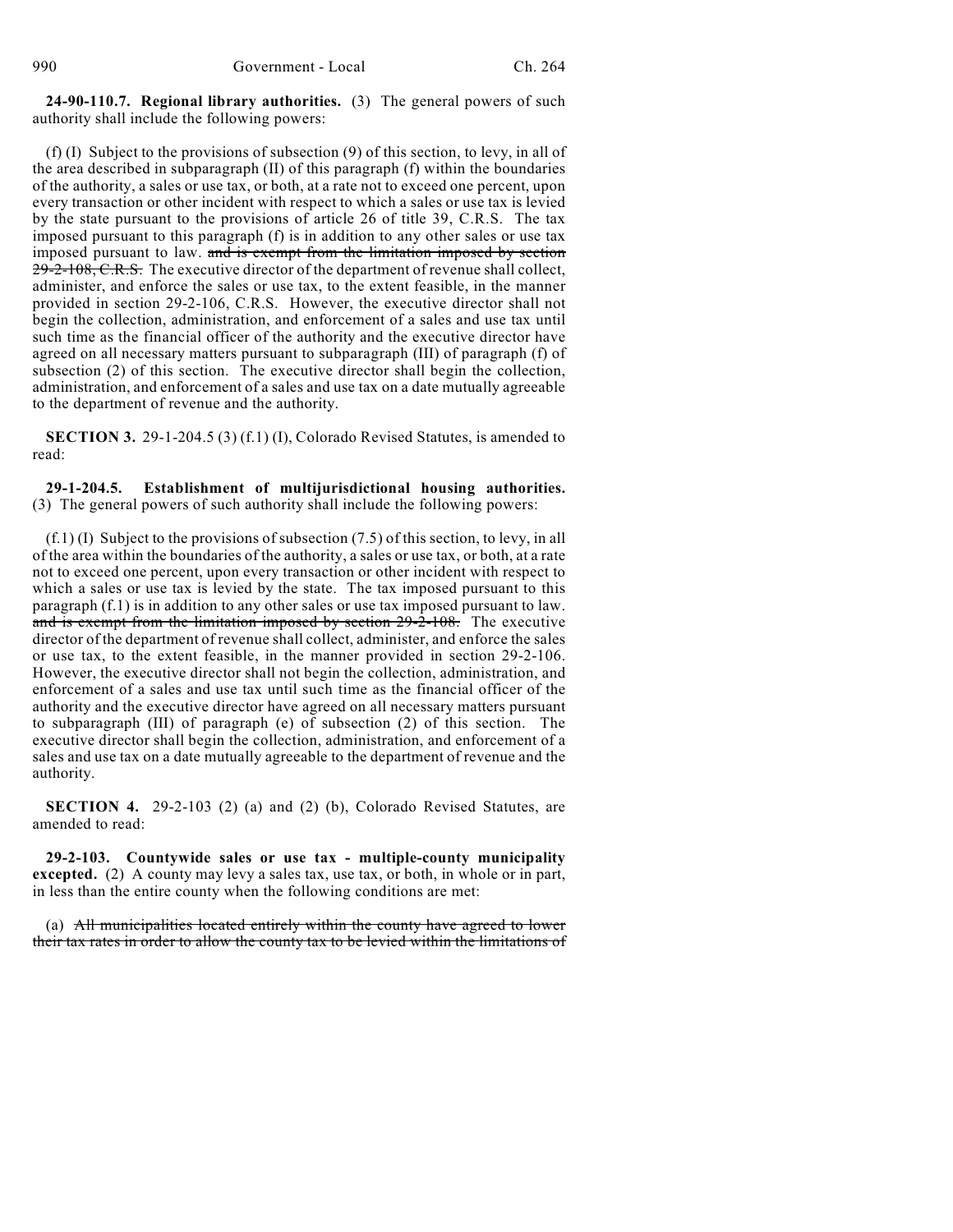#### section 29-2-108;

(b) The area to be excluded from the tax levy is comprised solely of a portion of a municipality whose boundaries are located in more than one county; and the total salestax, use tax, or both in that municipality would exceed the limitations specified in section 29-2-108, if the county tax were collected in that municipality; and

**SECTION 5.** 29-2-103.5 (3) (a), Colorado Revised Statutes, is amended to read:

**29-2-103.5. Sales tax for mass transit.** (3) (a) No sales tax, use tax, or both shall be levied pursuant to the provisions of subsection (1) of this section until such proposal has been referred to and approved by the registered electors of the county in accordance with the provisions of this article. The ballot question for any proposal for a sales or use tax increase pursuant to this section shall clearly state that the approval of such sales or use tax may result in a sales or use tax rate in excess of the current limitation imposed by section 29-2-108.

**SECTION 6.** 29-2-103.7 (3) (a), Colorado Revised Statutes, is amended to read:

**29-2-103.7. Special taxes for water rights.** (3) (a) No sales tax, use tax, or combination of such taxes shall be levied pursuant to subsection (1) of this section until a ballot proposal for the levying of such taxes has been referred to and approved by the registered electors of the county in accordance with this article. The ballot question for any proposal for a sales or use tax increase pursuant to this section shall clearly state that the approval of such sales or use tax may result in a sales or use tax rate in excess of the current limitation contained in section 29-2-108  $(1)$ .

**SECTION 7.** 29-2-103.8 (3) (a), Colorado Revised Statutes, is amended to read:

**29-2-103.8. Sales tax for health care services.** (3) (a) No sales tax shall be levied pursuant to the provisions of subsection (1) of this section until the proposal has been referred to and approved by the eligible electors of the county in accordance with the provisions of this article. The ballot question for any proposal for a sales tax increase pursuant to this section shall clearly state that the approval of the sales tax may result in a sales tax rate in excess of the current limitation imposed by section 29-2-108.

**SECTION 8.** 29-2-103.9 (3) (a), Colorado Revised Statutes, is amended to read:

**29-2-103.9. Sales tax for mental health care services.** (3) (a) No sales tax shall be levied pursuant to the provisions of subsection (1) of this section until the proposal has been referred to and approved by the eligible electors of the county in accordance with the provisions of this article. The ballot question for any proposal for a sales tax increase pursuant to this section shall clearly state that the approval of the sales tax may result in a sales tax rate in excess of the current limitation imposed by section 29-2-108.

**SECTION 9. Repeal.** 29-2-105 (1) (f), Colorado Revised Statutes, is repealed as follows: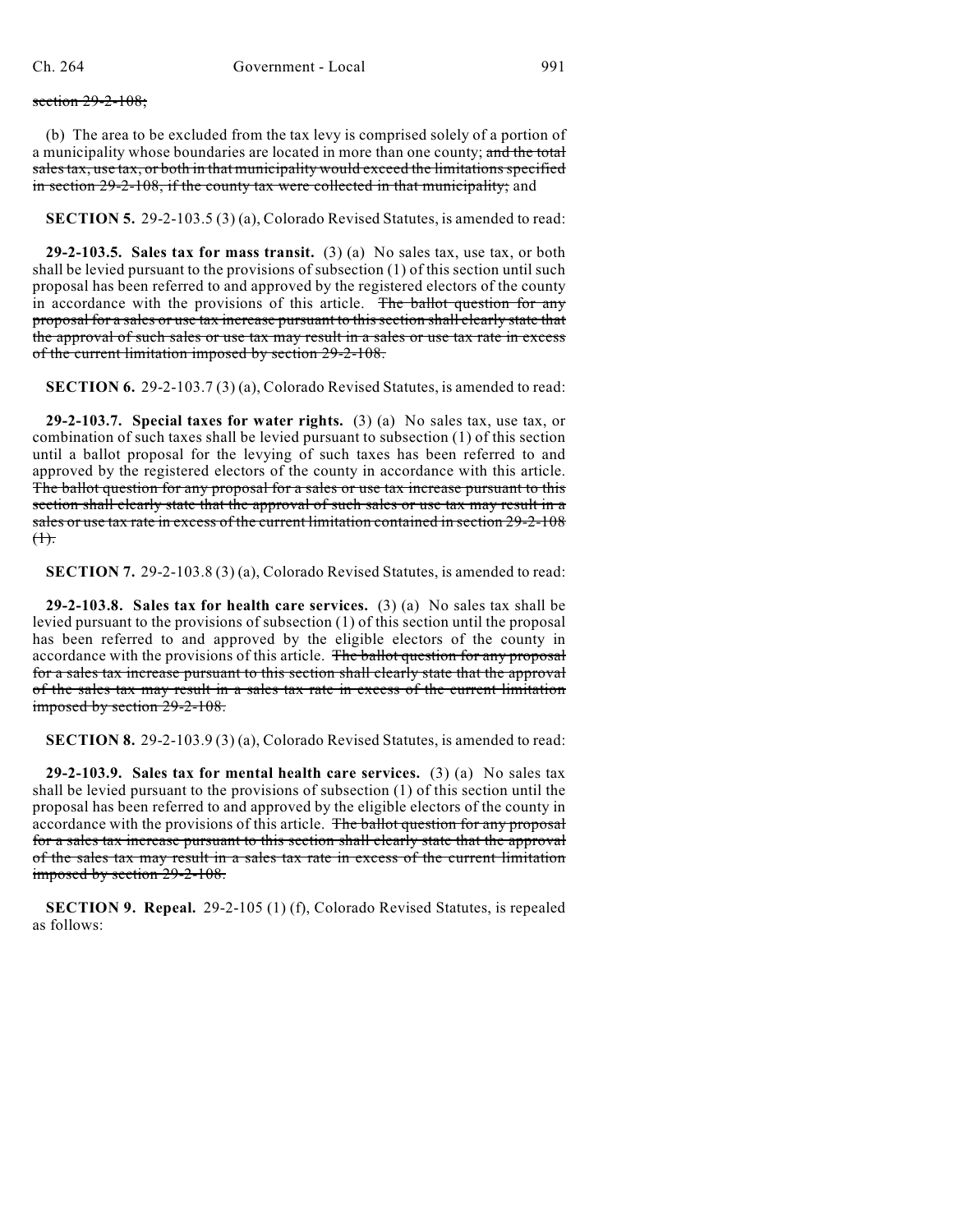**29-2-105. Contents of sales tax ordinances and proposals.** (1) The sales tax ordinance or proposal of any incorporated town, city, or county adopted pursuant to this article shall be imposed on the sale of tangible personal property at retail or the furnishing of services, as provided in paragraph (d) of this subsection (1). Any countywide or incorporated town or city sales tax ordinance or proposal shall include the following provisions:

(f) A provision that, in the event the limitation provided in section  $29-2-108$  is to be exceeded in any municipality within the county by a proposed county sales or use tax, such limitation shall be exceeded by a stated rate in the named municipality.

**SECTION 10.** 29-25-112 (1) (c), Colorado Revised Statutes, is amended to read:

**29-25-112. Power to levy marketing and promotion tax.** (1) (c) A marketing and promotion tax levied in accordance with this section is in addition to any other sales or use tax imposed pursuant to law. and is exempt from the limitation imposed by section 29-2-108.

**SECTION 11.** 30-20-604.5 (3), Colorado Revised Statutes, is amended to read:

**30-20-604.5. District sales tax.** (3) The tax authorized by this section shall not be subject to the limitations imposed by section 29-2-108, C.R.S., but in no event shall such tax exceed one percent.

**SECTION 12.** 32-17-113 (1) (d), Colorado Revised Statutes, is amended to read:

**32-17-113. Sales tax imposed - collection - administration of tax.** (1) (d) The sales tax imposed pursuant to paragraph (a) of this subsection (1) is in addition to any other sales or use tax imposed pursuant to law. and is exempt from the limitation imposed by section 29-2-108 (1), C.R.S.

**SECTION 13.** 32-18-107 (3), Colorado Revised Statutes, is amended to read:

**32-18-107. Sales tax - collection - administration.** (3) A sales tax levied in accordance with this section is in addition to any other sales or use tax imposed pursuant to law. and is exempt from the limitation imposed by section 29-2-108, C.R.S.

**SECTION 14.** 32-19-112 (1) (b), Colorado Revised Statutes, is amended to read:

**32-19-112. Sales tax imposed - collection - administration of tax.** (1) (b) The sales tax imposed pursuant to paragraph (a) of this subsection (1) is in addition to any other sales tax imposed pursuant to law. and is exempt from the limitation imposed by section  $29-2-108$  (1), C.R.S.

**SECTION 15.** 37-50-110 (1) (d), Colorado Revised Statutes, is amended to read:

**37-50-110. Levy and collection of uniform sales and use tax.** (1) (d) The sales and use tax imposed pursuant to paragraph (a) of this subsection (1) is in addition to any other sales and use tax imposed pursuant to law. and is exempt from the limitation imposed by section 29-2-108 (1), C.R.S.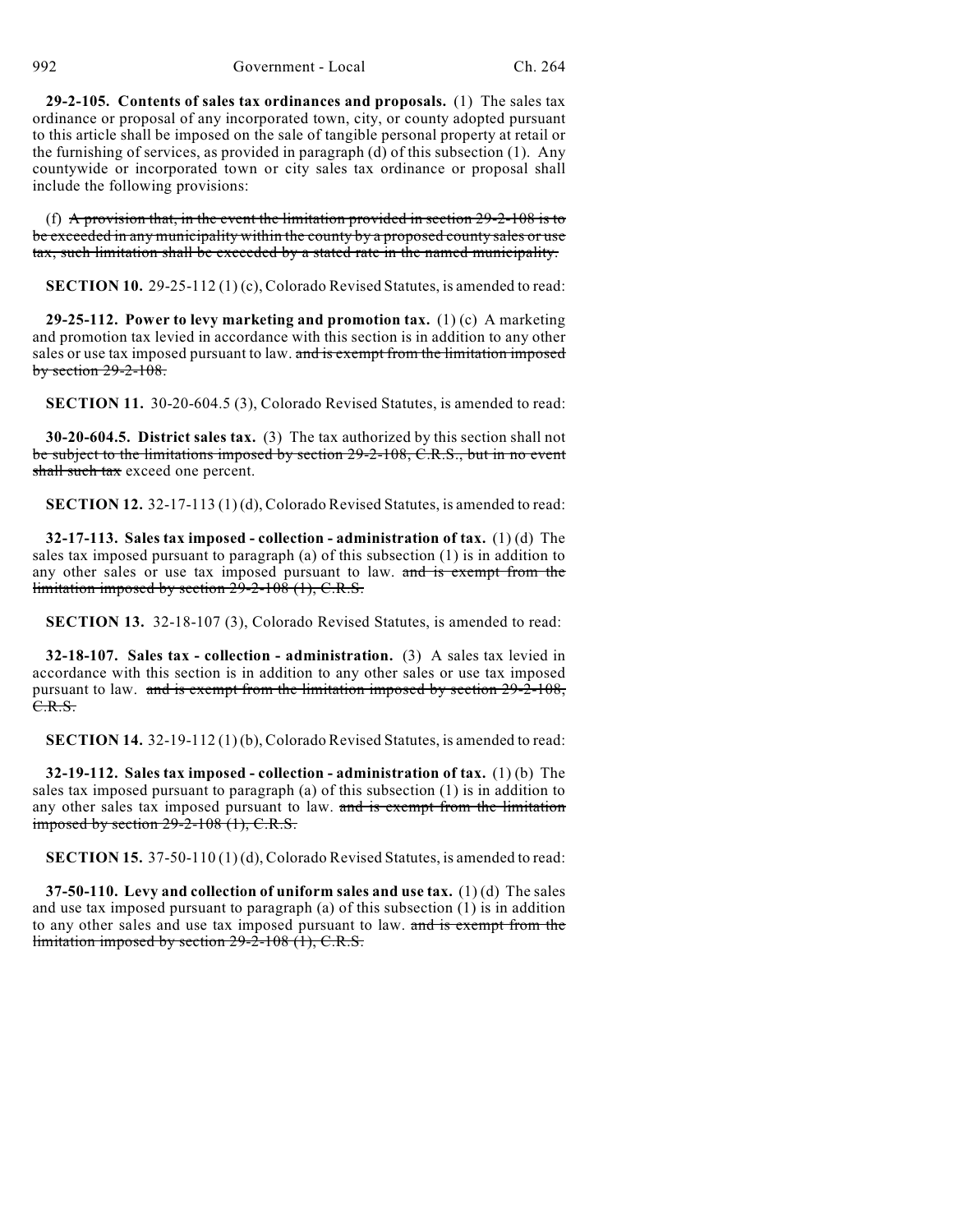**SECTION 16.** 43-4-605 (1) (j) (I), Colorado Revised Statutes, is amended to read:

**43-4-605. Powers of the authority - inclusion or exclusion of property determination of regional transportation system alignment - fund created.** (1) In addition to any other powers granted to the authority pursuant to this part 6, the authority has the following powers:

(j) (I) Subject to the provisions of section 43-4-612, to levy, in all or any designated portion of the members of the combination, a sales or use tax, or both, at a rate not to exceed one percent upon every transaction or other incident with respect to which a sales or use tax is levied by the state; except that, on and after January 1, 2006, if the authority includes territory that is within the regional transportation district created and existing pursuant to article 9 of title 32, C.R.S., a designated portion of the members of the combination in which a new tax is levied shall be comprised of entire territories of members of the combination so that the rate of tax imposed pursuant to this part 6 within the territory of any single member of the combination is uniform and except that the authority shall not levy a sales or use tax on any transaction or other incident occurring in any territory located outside the boundaries of the authority and within the boundaries of a municipality as the boundaries of the municipality exist on the date the authority is created without the consent of the governing body of the municipality or outside the boundaries of the authority and within the unincorporated boundaries of a county as the unincorporated boundaries exist on the date the authority is created without the consent of the governing body of the county. Subject to the provisions of section 43-4-612, the authority may elect to levy any such sales or use tax at different rates in different designated portions of the members of the combination; except that, on and after January 1, 2006, if the authority includes territory that is within the regional transportation district, a designated portion of the members of the combination in which a new tax is levied shall be comprised of entire territories of members of the combination so that the rate of tax imposed pursuant to this part 6 within the territory of any single member of the combination is uniform. If the authority so elects, it shall submit a single ballot question that lists all of the different rates to the registered electors of all designated portions of the members of the combination in which the proposed sales or use tax is to be levied. The tax imposed pursuant to this paragraph (j) is in addition to any other sales or use tax imposed pursuant to law. and is exempt from the limitation imposed by section 29-2-108, C.R.S. If a member of the combination is located within more than one authority, the sales or use tax, or both, authorized by this paragraph (j) shall not exceed one percent upon every transaction or other incident with respect to which a sales or use tax is levied by the state. The executive director of the department of revenue shall collect, administer, and enforce the sales or use tax, to the extent feasible, in the manner provided in section 29-2-106, C.R.S. The director shall make monthly distributions of the tax collections to the authority, which shall apply the proceeds solely to the financing, construction, operation, or maintenance of regional transportation systems. The department shall retain an amount not to exceed the net incremental cost of the collection, administration, and enforcement and shall transmit the amount to the state treasurer, who shall credit the same to the regional transportation authority sales tax fund, which fund is hereby created. The amounts so retained are hereby appropriated annually from the fund to the department to the extent necessary for the department's collection, administration,